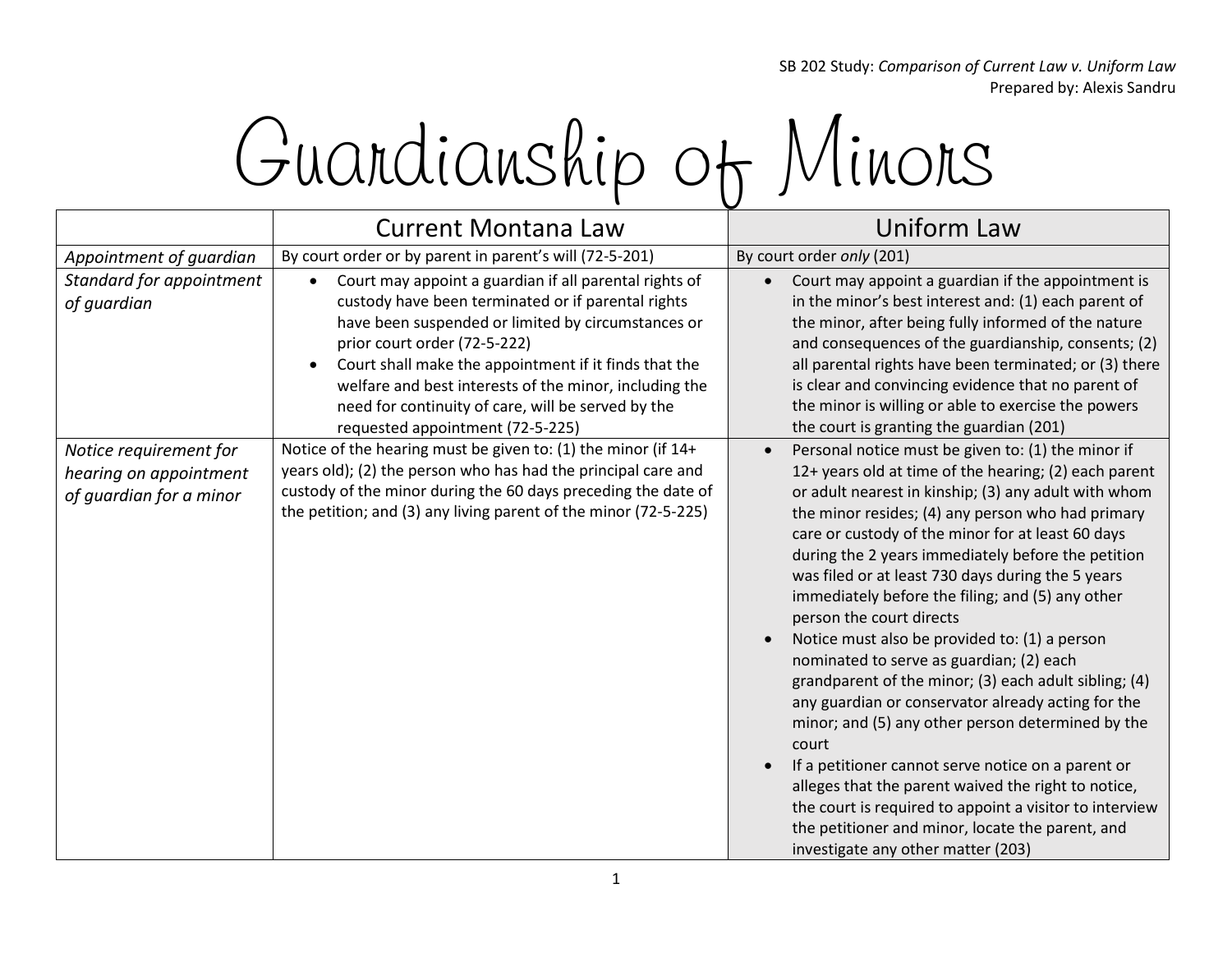| Rights afforded older<br>minors | A minor 14+ years old:<br>may object to appointment of guardian, nominate a<br>$\bullet$<br>guardian, or petition to remove a guardian; and<br>is entitled to notice re: hearing for appointment of a<br>$\bullet$<br>guardian                                                                                                                                                                                                                                                                                          | Lowers age to 12+ years old                                                                                                                                                                                                                                                                                                                                                                                                                                                                                                                                       |
|---------------------------------|-------------------------------------------------------------------------------------------------------------------------------------------------------------------------------------------------------------------------------------------------------------------------------------------------------------------------------------------------------------------------------------------------------------------------------------------------------------------------------------------------------------------------|-------------------------------------------------------------------------------------------------------------------------------------------------------------------------------------------------------------------------------------------------------------------------------------------------------------------------------------------------------------------------------------------------------------------------------------------------------------------------------------------------------------------------------------------------------------------|
| Representation                  | In appointment proceedings and proceedings involving the<br>removal or resignation of a guardian, the court may order the<br>Office of State Public Defender to assign counsel to represent<br>a minor if the court determines that the interests of the minor<br>are or may be inadequately represented (72-5-225; 72-5-72-5-<br>234)                                                                                                                                                                                  | Court is required to appoint an attorney for a minor<br>if: (1) requested by a minor 12+ years old; (2)<br>recommended by a guardian ad litem; or (3) the<br>court determines the minor needs representation<br>Sets standards for attorney for advocating for minor<br>Court is required to appoint an attorney for a parent<br>if: (1) the parent objects to the appointment of a<br>guardian; (2) the court determines that counsel is<br>needed to ensure that consent is informed; or (3)<br>court otherwise determines parent needs<br>representation (204) |
| Emergency/temporary<br>guardian | If necessary, court may appoint temporary guardian for up to<br>6 months (72-5-224)                                                                                                                                                                                                                                                                                                                                                                                                                                     | Court may appoint an emergency guardian for a period not<br>to exceed 60 days, which may be extended once for an<br>additional 60 days (208)                                                                                                                                                                                                                                                                                                                                                                                                                      |
| Duties & powers of<br>quardian  | That of a parent, take reasonable care of minor's<br>$\bullet$<br>personal effects; may receive money payable for the<br>support of the minor; facilitate social, educational, and<br>other activities; authorize medical or other<br>professional care; and consent to marriage or<br>adoption<br>Requires the guardian to report on the condition of<br>the minor and of the estate as ordered by the court on<br>petition of any person interested in the minor's<br>welfare or as required by court rule (72-5-231) | Similar and also includes requirements that a<br>guardian become or remain acquainted with the<br>minor and learn the minor's preferences<br>Requires the guardian to report to the court and<br>account for the minor's money and assets and<br>inform the court of any change in the minor's<br>dwelling or address (209; 210)                                                                                                                                                                                                                                  |
| Removal of guardian             | A minor 14+ years old or any interested person may petition<br>for removal of a guardian (72-5-234)                                                                                                                                                                                                                                                                                                                                                                                                                     | A minor or any interested person may petition for removal<br>of a guardian (211)                                                                                                                                                                                                                                                                                                                                                                                                                                                                                  |
| Termination of<br>guardianship  | Occurs on death, resignation, or removal of guardian or on the<br>minor's death, adoption, marriage, or attainment of majority.<br>Resignation does not terminate guardianship until approved<br>by the court. Testamentary appointment under informally                                                                                                                                                                                                                                                                | • Similar (except no testamentary<br>appointment/termination) and also provides for<br>termination when the court finds that the standard<br>for appointment of a guardian is not satisfied, unless<br>the court finds that: (1) termination would be                                                                                                                                                                                                                                                                                                             |